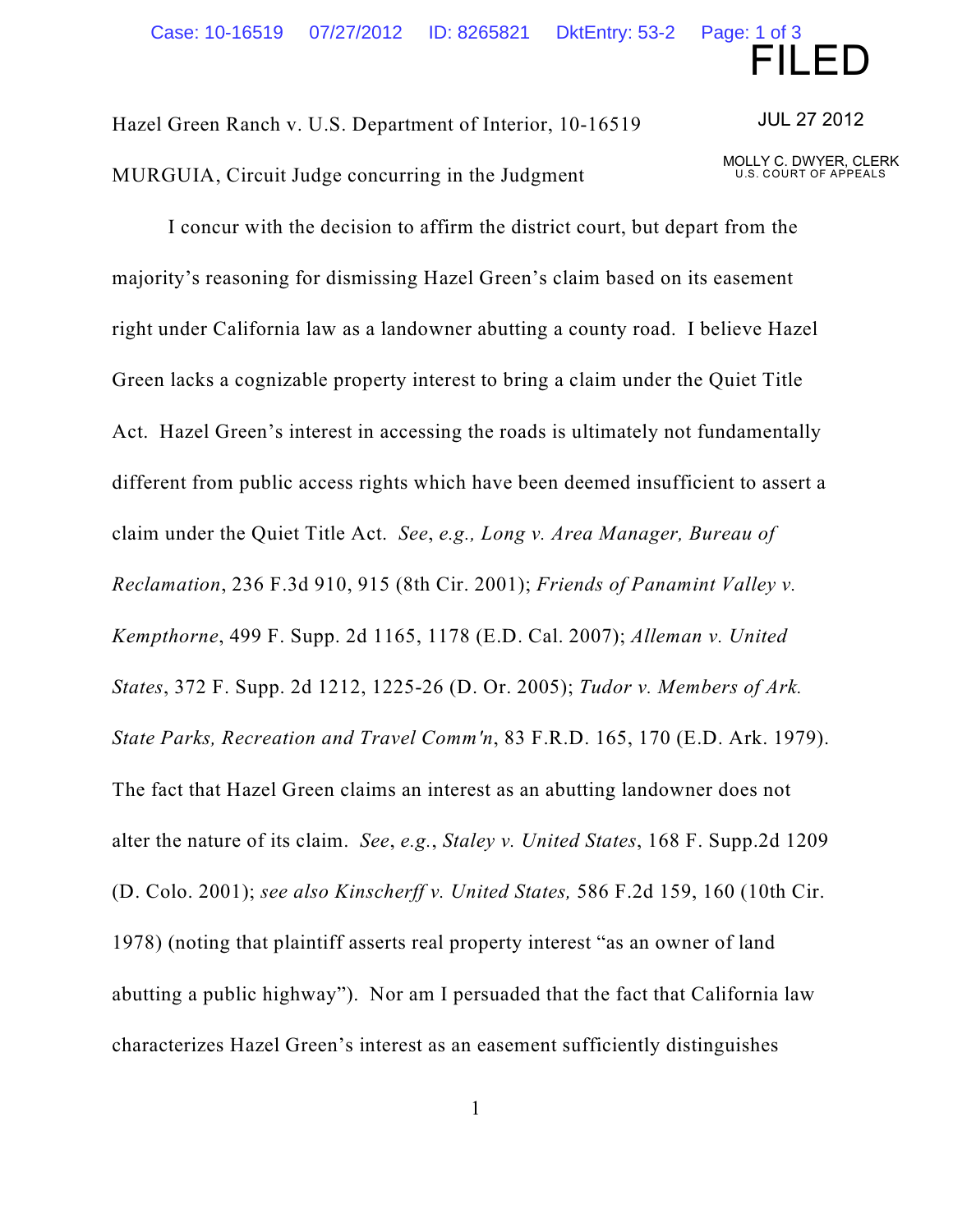Hazel Green's claim from claims made by those with public access rights. "[T]he instructive value of state law is limited by federal interests," *McFarland v. Kemphorne*, 545 F.3d 1106, 1111 (9th Cir. 2008), and the waiver of sovereign immunity by the United States "is to be strictly construed, in terms of its scope, in favor of the sovereign." *Dep't of the Army v. Blue Fox, Inc.*, 525 U.S. 255, 260 (1999).

The majority believes Hazel Green's property right is sufficient to bring a claim under the Quiet Title Act, but dismisses that claim on the basis that the County's abandonment of the road extinguishes Hazel Green's rights of access. Hazel Green argued that the state's decision not to appeal any claim to the roads in this lawsuit was tantamount to abandonment that did not preclude its claims because Hazel Green mistakenly believed its right of access would survive abandonment. While I agree with the majority that abandonment of the roads would extinguish easement access rights such as those alleged by Hazel Green, *Norcross v. Adams*, 69 Cal. Rptr. 429 (Ct. App. 1968), I disagree that this bears relevance to this case. There has been no determination that the roads have been abandoned and Hazel Green's arguing it does not make it so. "[A] county road, once properly established, continues to exist until properly abandoned as prescribed by statute. . .." *Tucker v. Watkins,* 59 Cal.Rptr. 453 (Cal. App. 1967);